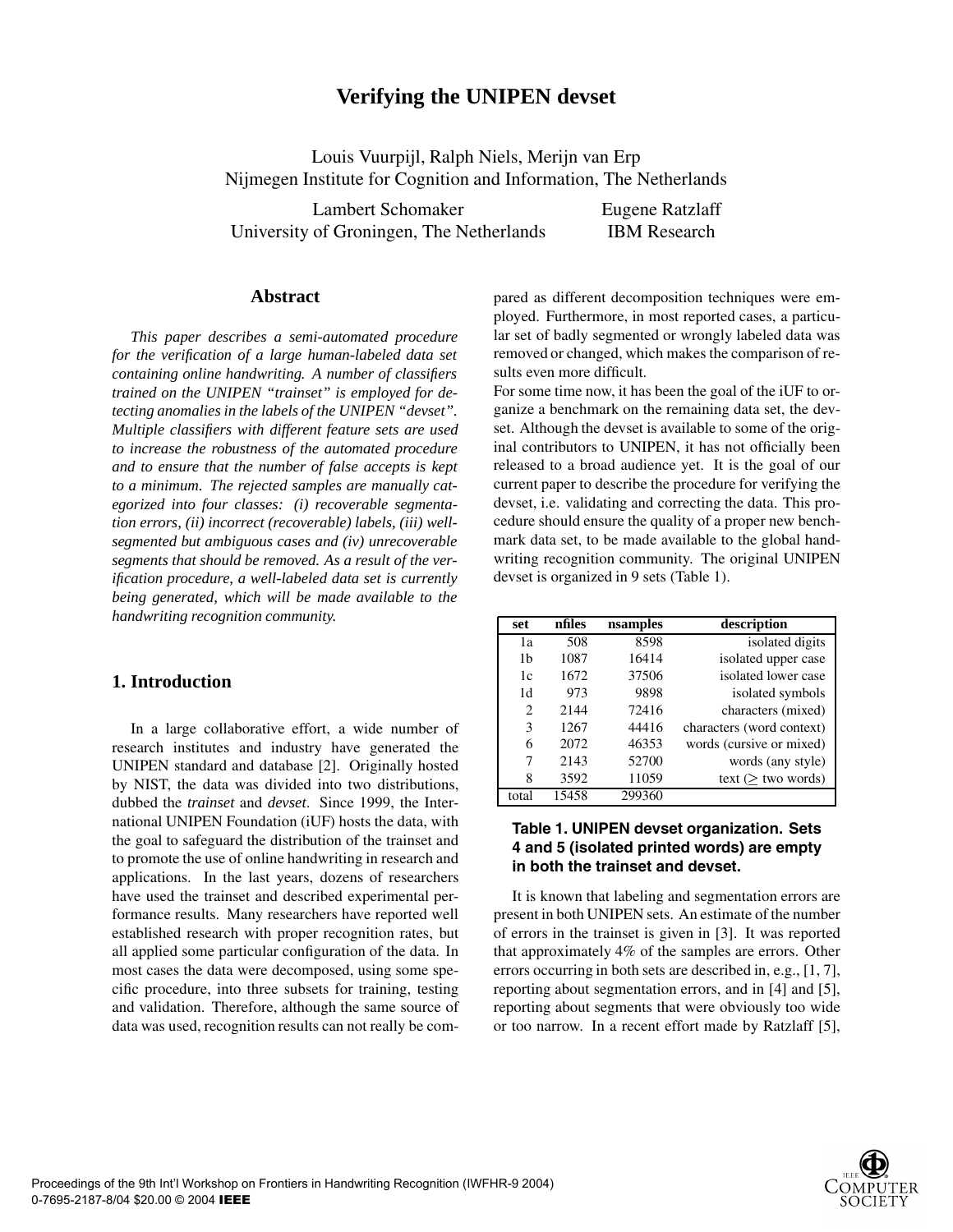scripts were generated that divide the data into configurable train and evaluation sets<sup>1</sup> and which can be used to generate uniform subsets for UNIPEN benchmarks that are comparable between researchers. However, a number of segmentation errors still remains in the data and moreover, the scripts do not check on labeling errors.

The focus of this paper is to report on the quality of the UNIPEN data by examining the observed and detected errors in detail. To this end, a semiautomated procedure is described that distinguishes between a number of sample categories. The first step of this process is automated. A number of classifiers are combined to increase the confidence in cases where samples may be accepted. In the second step, the rejected samples are manually verified. As a result of this procedure, the following classes of samples are produced, where all but the first category require human supervision:

1) *Correct segments*, containing samples that are accepted with sufficient confidence by the procedure. This category is not further inspected. In the next section it is explained how it is ensured that the amount of errors that slip through the automated selection process can be minimized.

2) *Segmentation errors*, containing samples that are badly segmented. In UNIPEN, segmentations are specified through a so-called delineation, which marks the beginning and end of a sample (also called *segment*). Segmentation errors are caused by wrong delineations. In some cases these errors can be recovered, which is explained in Section 3.

3) *Labeling errors*, containing samples with wrong labels. Such errors may be caused by the writer producing the samples or by the human labeler, who may have interpreted the handwriting incorrectly. There is a fuzzy line between obvious labeling errors and cases where the label cannot be determined because of sloppy handwriting, or because the shape of a sample is ambiguous.

4) *Ambiguous samples*, containing shapes that can be interpreted in at least two ways. Most often, such shapes cannot be interpreted without context.

5) *Unfamiliar samples*, containing allographs that are unfamiliar to a classifier or human expert. Such samples typically are encountered in multi-lingual databases or databases with writers from different origin, as is the case in UNIPEN.

Figure 1 displays some examples from the latter four categories. The first row depicts samples with a proper label, but that have a poor quality, because of sloppy handwriting. In UNIPEN, such samples would be labeled as having a BAD quality. Rows 2,3,4 in Figure 1 depict problems of actual mislabeling, erroneous segmentation and interpretation ambiguity, respectively.



**Figure 1. Problematic cases in UNIPEN data.**

There is a particular note to be made on the first and last categories, containing samples with inferior quality or which are ambiguous. There are examples of other, well-segmented and labeled data sets that are used for training and testing handwriting recognizers, yielding high recognition rates. Although it is valid to report such results in literature, it also leads to systems that fail in real-life conditions. Rather than removing such bad samples, we opt for leaving them in the database and label the quality as BAD, or as a more suitable category like INFERIOR or AMBIGUOUS. The latter two qualifications are not contained in the current UNIPEN definition, however.

The verification procedure that is described in this paper has been completed for the first three character sets (1a,1b,1c) and is currently being applied on the remaining sets. Results for these character sets are presented here and the preliminary set up of the verification procedure for word and text segments is discussed as well. In the next section, Section 2, the automated verification procedure for accepting or rejecting samples is discussed. Any samples that are rejected must be visually inspected. This process is described in Section 3. The procedure for verifying word and text segments is described in Section 4.

# **2. The automated verification procedure**

The requirements for the verification procedure are straightforward: The first requirement is that the number of accepted samples (the *yield*) should be maximized.



<sup>&</sup>lt;sup>1</sup>These scripts are made available through

www.alphaworks.ibm.com/tech/comparehwr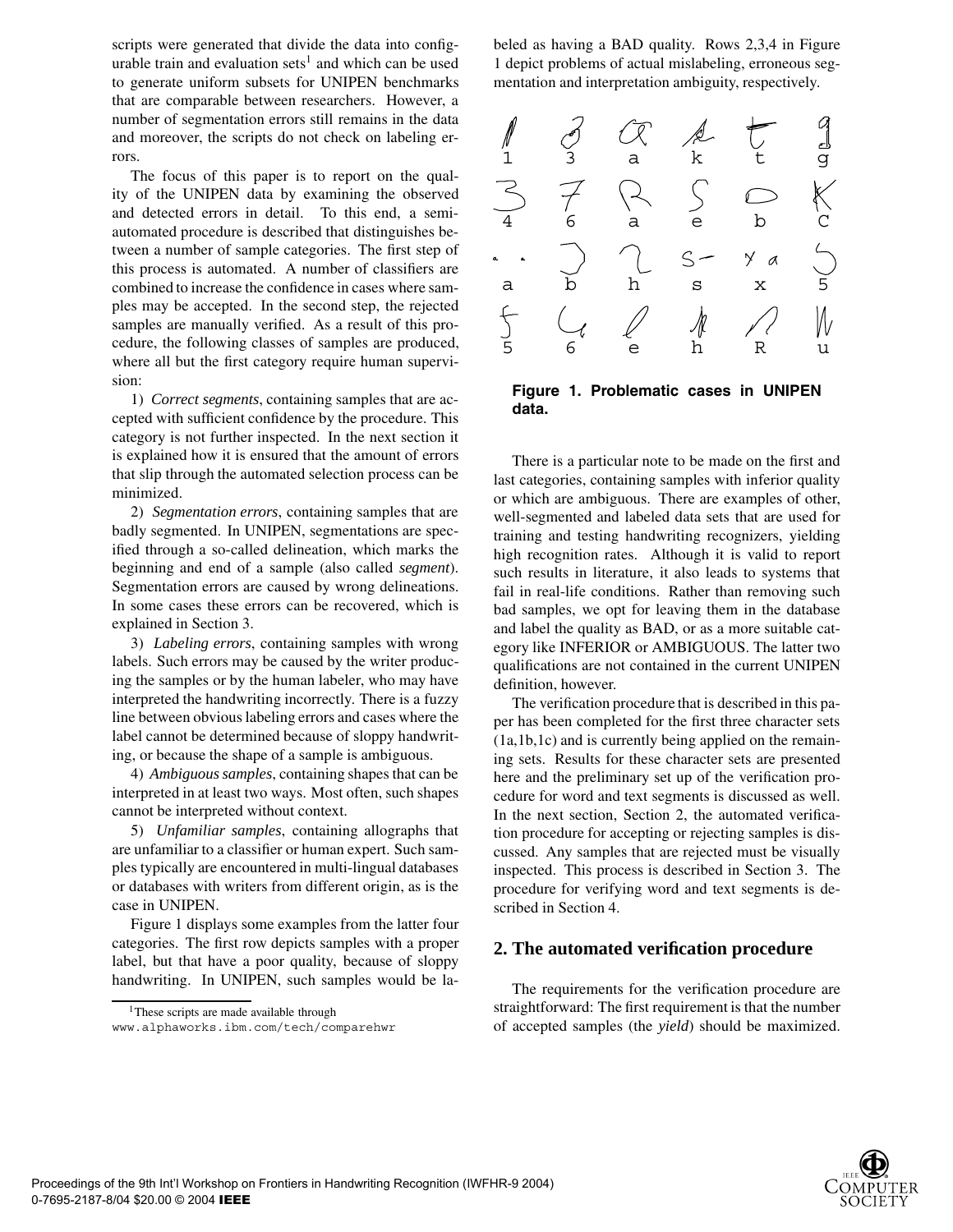This reduces the laborious amount of manual verification and correction. The second requirement is that the amount of errors should be kept to a minimum. It is our goal to reduce the amount of errors in the data significantly below 1%. In the verification procedure, two parameters rule the yield and error quantities: (i) the quality and amount of the classifiers and (ii) the way in which the output hypotheses from multiple classifiers are combined for accepting or rejecting a sample.

#### **2.1. Quality of the accepted samples**

Given a division of samples in two categories: the accepted and rejected samples, a test can be performed to assess (with a certain significance  $\alpha$ ) whether the number of errors that may be expected in the accepted samples is below a certain fraction  $\epsilon$ . The test says that if no errors are observed in a randomly drawn subset of  $N$  accepted cases, it is valid to assume that the error fraction is below  $\epsilon$  with confidence  $1 - \alpha$ . Let the probability of drawing an erroneous sample *i* from this pool be  $\epsilon_i$ , which equals  $\epsilon$  for all samples if samples are drawn with replacement. In this case, the total probability of detecting no errors in the subset is defined as:

$$
\alpha = \prod_i^N (1 - \epsilon_i) = (1 - \epsilon)^N
$$

So, in order to be certain with a probability  $\alpha$  that only a fraction of  $\epsilon$  errors occur in the data, it has to be verified that  $N$  randomly drawn samples contain no errors, with:

$$
N = {}^{(1-\epsilon)}log(\alpha) \tag{1}
$$

An event is usually considered as statistically significant, if the probability of the event occurring randomly is smaller than 5% (or a stricter  $1\%$ ). Here, the event is "no errors in the subset of  $N$  samples". It is our goal to ensure with significance  $\alpha = 0.01$  that maximally 1% of the accepted samples are errors and therefore, we must visually verify that no errors occur in  $N = 459$  samples. Note that neither  $\alpha$  nor  $\epsilon$  can reach 0% with this test. Also note that this test does not use any information on how the accepted set was constructed. This would require an intricate knowledge of the behavior of the classifiers and their interdependency, which is beyond the scope of this research.

#### **2.2. Quality and amount of classifiers employed**

In this subsection, the quality and yield of the employed individual classifiers for character verification are discussed. Four different classifiers are used, trained on data from the UNIPEN trainset. The trainset and

 ac-devset samples to the training samples from the corredevset comprise distinct samples, but do not distinguish between writers. This makes classifiers trained on the first set very suitable for recognizing the latter set, as it may be expected that samples from the training set do not differ to a large extent. Different feature schemes are being employed, describing spatial-temporal (trajectory, running angle, angular velocity) characteristics and spatial (bitmap) characteristics. All four classifiers were trained on the 1a, 1b and 1c sets of the UNIPEN trainset, from which 36130 digits, 65483 isolated upper case, and 157264 isolated lower case segments where extracted. A multi-layered perceptron (MLP) using these features, a knn classifier  $(k=5)$  with the same features, the DTW (dynamic time warping) algorithm described in [8], and the allograph matcher "HCLUS" as described in [9] were used for classifying the three sets 1a, 1b and 1c from the devset. The knn classifier matches each of the sponding set. Although it uses the same feature vector as the MLP, the completely different knn, DTW, and MLP algorithms ensure a distinct view on the data.

|                   | set 1a |      | set 1b |      | set 1c |      |  |
|-------------------|--------|------|--------|------|--------|------|--|
| <b>Classifier</b> | Y      | #E   | Y      | #E   | Y      | #E   |  |
| MLP(0)            | 94.3   | 3    | 87.5   | 2    | 87.1   | 1    |  |
| MLP(.7)           | 90.6   | 2    | 86.4   | 1    | 74.7   | 1    |  |
| MLP(.8)           | 84.4   | 1    | 76.4   | 1    | 66.4   | 1    |  |
| MLP(.9)           | 60.3   | none | 55.1   | none | 51.0   | none |  |
| DTW(1)            | 85.8   | 3    | 92.9   | none | 81.9   | none |  |
| DTW(2)            | 91.6   | 1    | 83.5   | 1    | 78.5   | 1    |  |
| DTW(3)            | 88.3   |      | 77.2   | 2    | 71.5   | 1    |  |
| DTW(4)            | 83.1   | none | 66.6   | 1    | 61.3   | none |  |
| DTW(5)            | 72.9   | none | 49.4   | none | 45.1   | none |  |

**Table 2. Yield (percentage) and errors for the MLP and DTW algorithms. Similar results are produced by the other two classifiers for the thresholds 1. . . 5.**

All four classifiers can use an individual threshold for deciding to accept or reject samples. Each classifier only accepts samples if two conditions hold: (i) the threshold is passed and (ii) the output of each classifier corresponds to the label of the original devset. All other cases are rejected. Table 2 depicts the typical yield for two classifiers, given a certain threshold, for the devset. In case of the multi-layered perceptron,  $MLP(t)$  corresponds to the percentage of accepted samples where the activation of the best output unit passes  $t$ . In case of the latter three classifiers, respectively  $KNN(k)$ ,  $DTW(k)$ and  $HCLUS(k)$  represent the percentage of accepted samples for which the  $k$  closest neighbors are correct. For each individual classifier, a randomly drawn set of  $N$ 

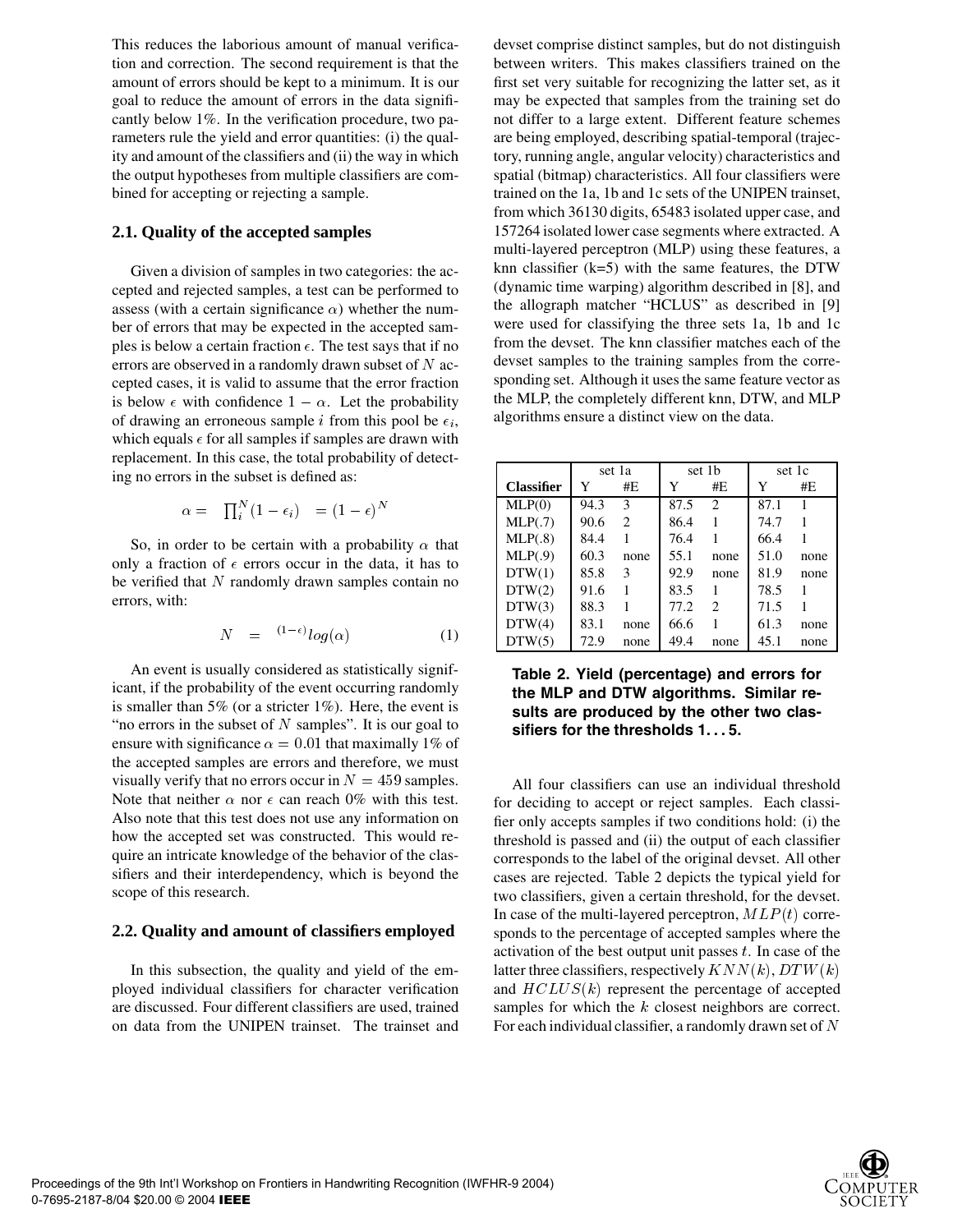reference samples was selected to be visually inspected. The column "errors" indicates the number of errors detected in the accepted samples from a particular classifier, for a given threshold.

# **2.3. Increasing the yield while passing the test**

As can be observed in Table 2, in very strict settings each classifier is able to pass the test. However, this is at the cost of rejecting a large amount of samples. Therefore, a number of different combination schemes were evaluated that increase the yield, while still passing the test. The assumption is that when a particular number of classifiers accept a sample (i.e. mutually agree on the outcome, which equals the label), this can be considered as a success. All classifiers are treated equal in this procedure. Below, different yields for respectively one, two, three, or four classifiers that agree on each sample in the devset are listed. Numbers that are marked with a '(y)' did pass the test.

| nc                          | vield 1a | yield 1b | yield 1c |
|-----------------------------|----------|----------|----------|
| 4                           | 90.5(y)  | 59.3(y)  | 57.5(y)  |
| 3                           | 91.4(y)  | 83.4(y)  | 81.1(y)  |
| $\mathcal{D}_{\mathcal{A}}$ | 95.6     | 91.1(y)  | 89.8(y)  |
|                             | 98.2     | 96.1     | 95.2     |

**Table 3. Yield and results on passing the tests for cases where classifiers must agree.**

When comparing these results to Table 2, it can be observed that the yield is much higher in the case of combining classifiers than when using individual (strict) threshold values. At the same time, even with combinations of only two out of four classifiers, all tests (except in the case of digits) are passed. This is an excellent example of using multiple classifiers for increasing the robustness of pattern recognition. Rather than increasing the decision threshold, the different views on the data ensure that only samples are accepted when two or more distinct observations agree.

The 1a, 1b and 1c sets from the devset were automatically divided in two categories (accepted and rejected) by using the marked combinations from Table 3. After this first step of the procedure, respectively 7858 (1a), 14952 (1b) and 33671 (1c) samples are accepted, where it is assumed that these samples contain less than 1% errors, i.e. samples that should have been rejected.

#### **2.4. Verification of the procedure**

In order to verify the correctness of the procedure, a major effort was performed by manually verifying all processed segments from the 1a, 1b and 1c sets. For each data set, the original data were split into multiple files, each file containing the data for only a single label type. So, for example, the digits set (1a) was split into ten files, one for each of the digits 0-9. The data were then displayed 100 at a time in a 10x10 grid. This allows for rapid review of the data for verification purposes. It also provides a context for reviewing a single writers work as a group, and for viewing and comparing several writing styles at the same time. This sorted and multiple view context is especially helpful to discern between labeling errors, sloppy instances of a particular allograph, and for discovering unusual allographs or writing styles that might otherwise be evaluated as bad or mislabeled. The data are then evaluated and appropriately assigned.

This manual verification process was performed independently of the manual labeling process described in the next section. Based on the completely verified data set, it is possible to assess the correctness of the assumption made in Equation 1. This assessment was performed by comparing the set of samples that were judged as erroneous by the manual verification process, to the set of samples that were automatically accepted by the procedure described above. As a result of this comparison, no samples that were accepted for 1a appeared to have errors. Only 0.061% falsely accepted samples from the 1b set appeared to have slipped through and for the 1c set, this number was less than 0.064%. These numbers indicate that although statistically, the number of automatically accepted samples contain less than 1% errors, the real (validated) estimates are much better.

# **3. The manual labeling process**

All samples that were rejected in the previous process are candidates for errors. Although the majority of these samples are probably correct (as only 4% errors were expected [3] and about 10% of the samples are rejected), they must be verified through human supervision. Here, three main categories of interactive operations have to be performed: (i) marking false rejects, i.e. samples that were rejected by the ensemble but that were judged as correctly labeled after visual inspection, (ii) correcting wrong labels, i.e. samples that were correctly rejected and should definitely be labeled differently, and (iii) correcting wrong segmentations, i.e. samples that could not be accepted because they were badly segmented. Please note that as indicated in the introduction, labels and segmentations in any of these cate-

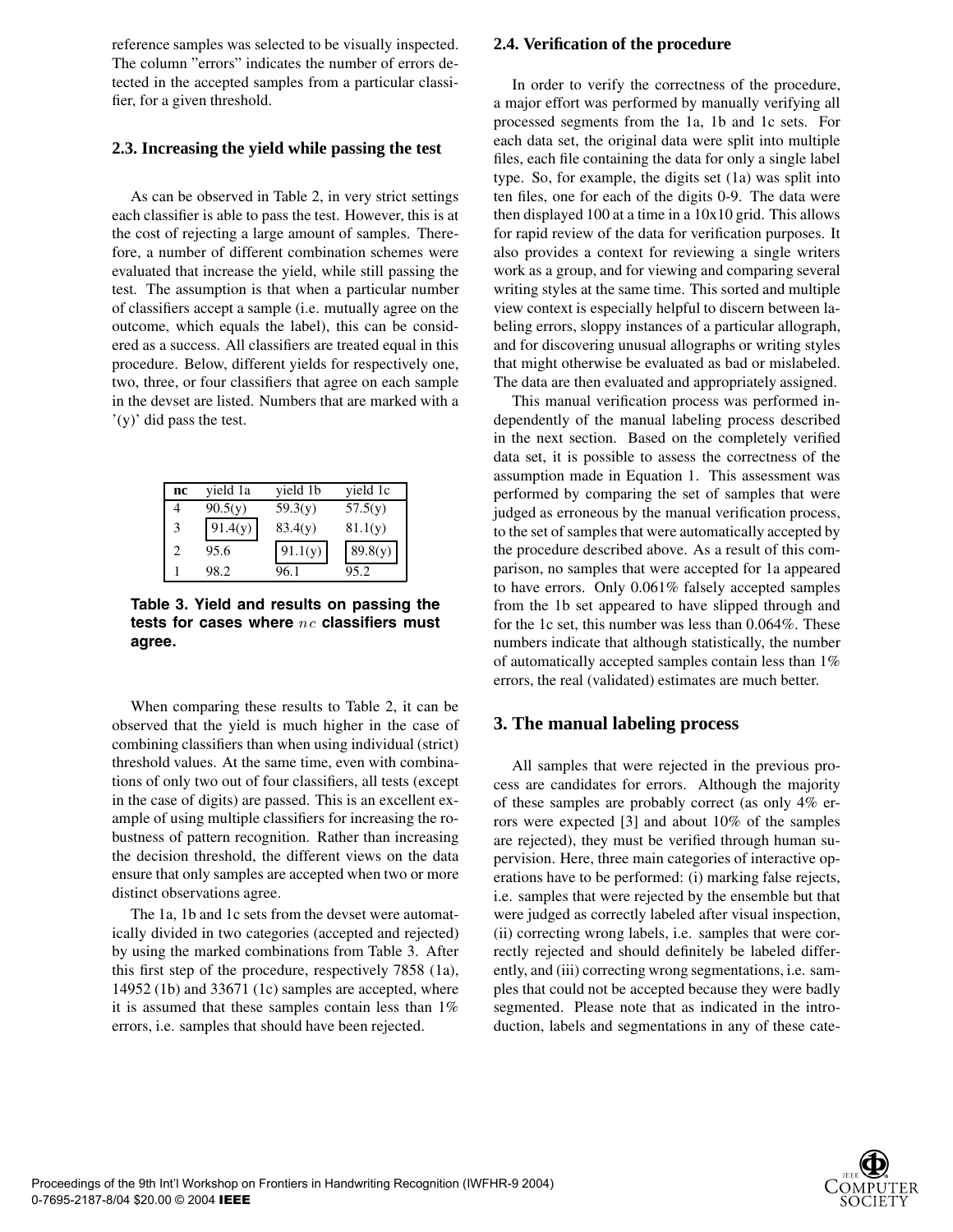gories may be distinguished in various levels of quality (sloppiness) and confidence (depending on ambiguity or familiarity of the allographs).

For each collection (1a, 1b, and 1c) of the UNIPEN devset, the appropriate ensemble of classifiers was used to filter out samples that could not be recognized with sufficient confidence. These samples were alphabetically sorted and displayed via the UNIPEN displayer upview. Upview is a program for fast visualization of large amounts of UNIPEN data. Similar to the viewer described in Section 2.4, upview depicts segments in a matrix organization. Specific routines for processing particular samples can be engaged by clicking on the corresponding segment. If one of the three kinds of interactive operations mentioned above should be applied to a segment, the human verifier can click on the segment by using either the left, middle or right button of his mouse. Correcting falsely rejected samples (the majority of cases) can be performed very efficiently in this manner. As samples were depicted in alphabetical order, anomalies can be detected fast.

*Correcting false rejects* Upon manually overriding the rejected samples, two options were made available to the supervisor. The first option marks the segment as correctly labeled, but with a proper quality. In the second option, the segment is still marked as correctly labeled, but the quality is labeled bad. The latter option is typically in place for the samples depicted in the first row of Figure 1.

*Correcting wrong labels* Similar to the cases where rejected samples had to be accepted, labeling errors can be distinguished in two categories: wrong labels with bad quality and wrong labels with good quality.

*Marking segmentation errors* Segmentation errors that can be visually detected, are marked as recoverable and stored for a later correction process using an interactive segmentation tool.

*Handling undecidable errors* The former three cases can be identified through careful examination of the depicted segments using Upview. However, as depicted in Figure 1, some cases cannot be determined as they either contain segmentation errors or ambiguous shapes. These cases are marked as undecidable and are stored for further processing, for which the upworks tools contained in the uptools distribution<sup>2</sup> are employed.

Two human handwriting experts performed the manual labeling process described above. As the results depicted in Table 4 show, it appears that many samples provide causes for uncertainty. The main reason for this uncertainty is that judging the quality of a handwriting sample is a subjective process. Judgments on quality (i.e., when is a sample too sloppy or not, allograph familiarity (is the label correct, is the shape ambiguous?), and even segmentation errors are examples of subjective decisions.

|                  | set 1a   |        |       | set 1b   |      |                 | set 1c                             |           |    |
|------------------|----------|--------|-------|----------|------|-----------------|------------------------------------|-----------|----|
| category         | both     | A      |       | B both A |      |                 | B both A                           |           |    |
| $L=OK, Q=OK$     |          |        |       |          |      |                 | 348 27 160 507 163 67 1962 664 266 |           |    |
| $L=OK, O=BAD$    |          | 46 204 | - 181 |          |      |                 | 42 60 180 291 240 680              |           |    |
| $L= W, Q=OK$     | 6        |        |       |          |      |                 | 20 36 15 78 296 23                 |           |    |
| $L=$ W, $Q=$ BAD | $\theta$ |        |       |          | 7 14 | 11 <sup>1</sup> |                                    | 11 12 160 |    |
| <b>SE</b>        | 95       |        | 43    | 554      | -48  | 49              | 258                                | 8         | 90 |
| U                |          |        |       |          |      |                 |                                    |           |    |

**Table 4. Manual categorization of rejected samples by two handwriting experts 'A' and 'B'. Judgments were made between correct (L=OK) and wrong (L=W) labels, good (Q=OK) and bad (Q=BAD quality, segmentation errors (SE) and undecidable (U) cases. The columns labeled "A" and "B" indicate judgments made by a single expert. Columns marked "both" list the number of cases in which both experts agree.**

Estimating a lower bound on the number of correctly accepted samples in the original 1a, 1b and 1c sets can be performed by adding the number of overruled samples on which both experts agree (categories 1 and 2 in Table 4) to the number of samples accepted in the automated verification step described in Section 2. As the latter is guaranteed to have maximally 1% errors, it can be deduced that the maximum percentage of errors in the original sets is respectively 3.0 (1a), 4.5 (1b) and 3.2 (1c).

The sixth category (undecidable) as well as all cases where both experts do not agree are stored for subsequent processing, either using more context (e.g. considering the surrounding coordinate trajectories) or discussing these cases with further experts. However, as may be concluded at this point, there is a considerable amount of samples for which judging between labels or quality is ambiguous. It will be examined whether a more elaborate distinction in, e.g. INFERIOR (shape, segmentation) or AMBIGUOUS (shape, label) is required.

# **4. Verifying words**

The procedure described above was tested on three character sets. The same procedure is now being used for verifying the other character sets 1d, 2 and 3. In order to semi-automatically verify the word and text categories 6, 7 and 8, a more elaborate procedure is required.



<sup>2</sup>See http://www.unipen.org/uptools3